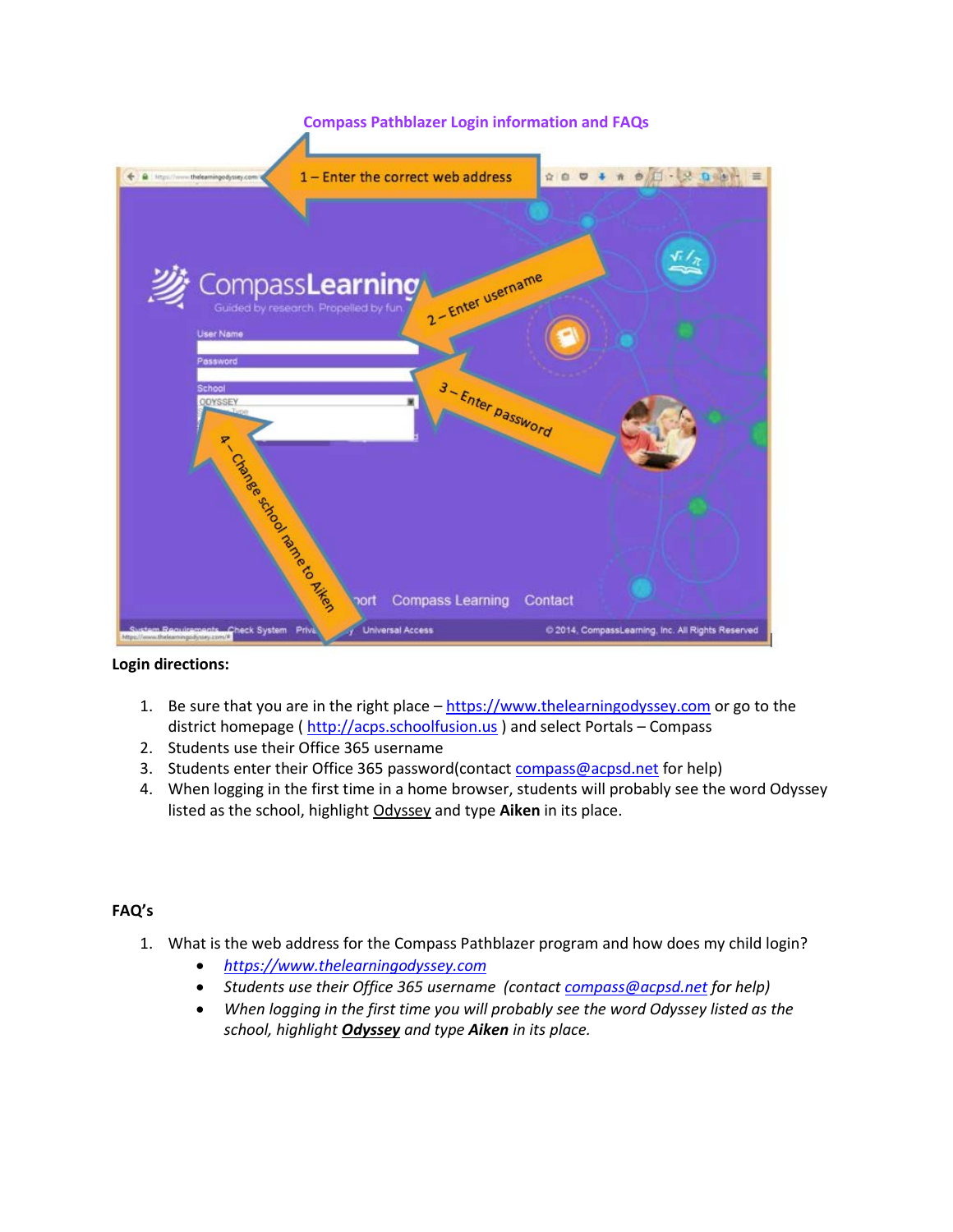- 2. What is Compass Pathblazer and how does it work? *Pathblazer K–8 math and reading intervention software helps educators engage discouraged students, hold their attention, and deliver precise instruction to accelerate kids to grade level.*
- *3.* How do parents log into Compass Pathblazer? *Parents can login using their student's login information.*
- *4.* How often should my child login and use Pathblazer? *Your child login should login Monday – Friday for at least an hour a day.*
- *5.* How do I monitor my child's progress in Compass Pathblazer*? [Click this link to view information](https://compasslearning2.mindtouch.us/Texas_SSI/02Teachers/1Fast_Start/1Student_Experience/5Student_Portfolio)  [on student progress.](https://compasslearning2.mindtouch.us/Texas_SSI/02Teachers/1Fast_Start/1Student_Experience/5Student_Portfolio)*
- *6.* Can students use an ipad/iphone to access the Compass Pathblazer program? *There is not an iOS app, however you may download the free Puffin browser and access the site directly through the browser[. Click here to download the Puffin browser.](https://itunes.apple.com/us/app/puffin-web-browser-free/id472937654?mt=8)*
- 7. General Tips for students using the Compass Pathblazer program:
	- If the login page keeps showing up after a successful login, please ensure that the popup blocker is turned off for our URLs on the browser you are using.
	- After login, the student desktop will be loaded in a pop-up window. The login page will remain open in the background. Do not close the login page. If you come across this page while using CompassLearning, leave it open and do not re-attempt to login, unless the student desktop window cannot be found. This page can be closed after the student performs a logout via the Logout button on the upper right section of the student desktop.
	- When exiting a learning activity as a student, to ensure that you can continue progress use the built-in Exit button (usually on the upper left within the activity) and never close out using the X on the browser in the upper right corner. For completion of the activity, use the icons or indicators within the activity or let the activity close on its own upon completion.
	- While using CompassLearning solutions, do not hit the browser's Refresh button or the F5 key on the keyboard. This will force the student session to end and the student will have to login again.
	- While using CompassLearning solutions, do not use the browser's Back and Forward buttons, to navigate back and forth, use the breadcrumb buttons located near the top of the student desktop.
	- When the student is done using CompassLearning for that session, they can perform a logout via the Logout button on the upper right section of the student desktop, instead of closing the browser.
	- If using Puffin Academy on an iPad or Android tablet, please see our [Puffin Academy](https://compasslearning2.mindtouch.us/Puffin_Academy_Best_Practices_and_FAQ)  [Best Practices and FAQ.](https://compasslearning2.mindtouch.us/Puffin_Academy_Best_Practices_and_FAQ)

## **Using Learning Activities**

Here are some tips and tricks for students to be aware of when completing various learning activities:

• On a fill in the blank question, you may not be able to click on an answer to fill in the blank. If this occurs, the instructions should say that you must drag the correct answer to the blank. On a PC or Mac, this is relatively straightforward. On a Chromebook, this